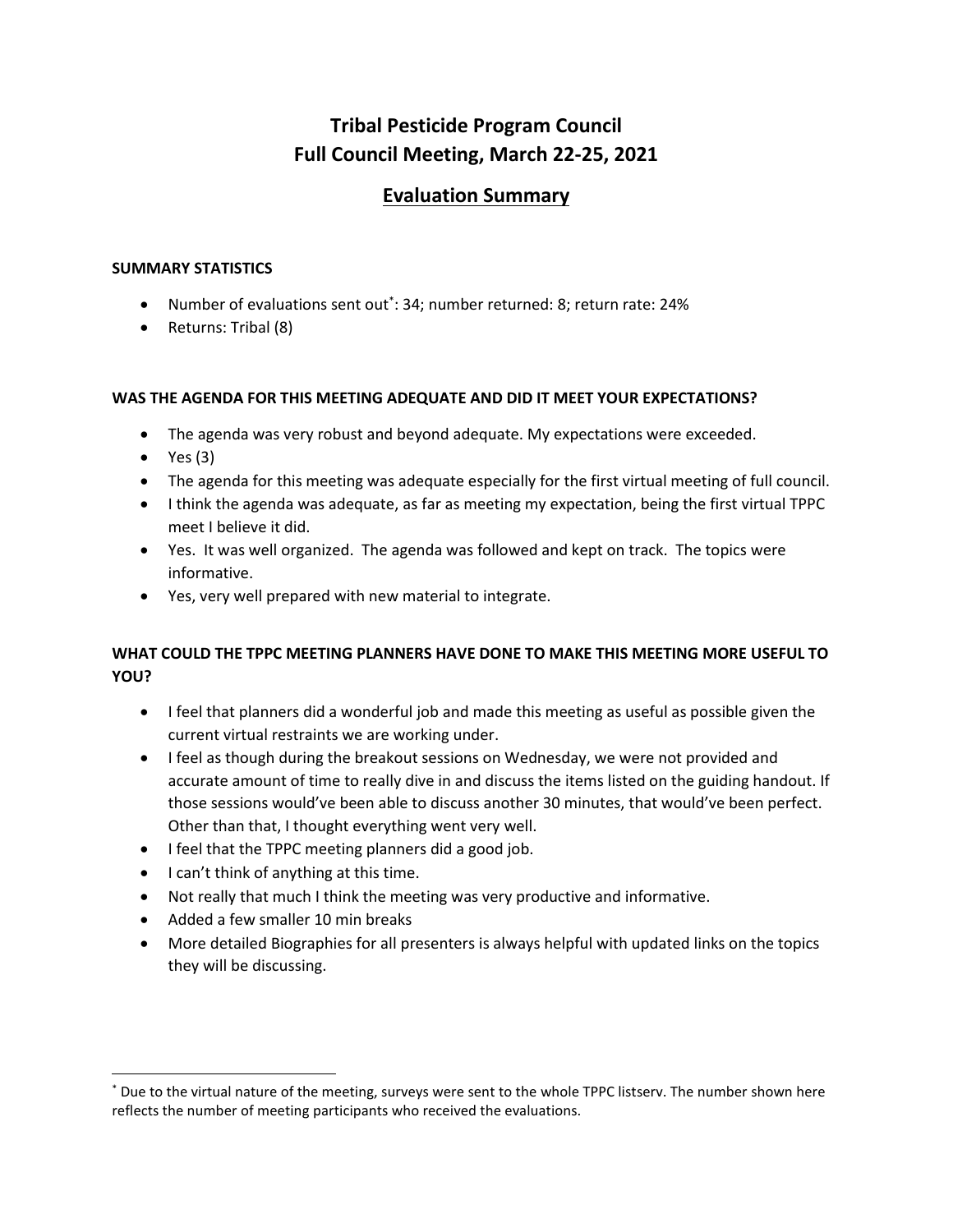## **FOR FUTURE MEETINGS, PLEASE SUGGEST TOPICS / SPEAKERS WHO YOU FEEL COULD HELP IMPROVE THE AGENDA.**

- I wouldn't mind hearing from other agencies (USDA,BIA, etc.) that have pesticide issues as well.
- I know that Hemp is the big topic on everyone's mind right now. Maybe we can have a meeting set up just to discuss that and have speakers from USDA or a state rep. to talk about regulations of certain pesticides used for hemp. Even a meeting to discuss ways to tackle and/or go about the inspection process of hemp.
- In the past TPPC sometimes had traditional speakers from the area. Speaking about traditions and cultural ways to protect themselves regarding pesticide use.
- Maybe the opposite of pesticide usage or organics and alternatives to pesticides.
- Cannabis / Hemp; PFOS Updates; Air Sanitzation Updates, USDA
- Presenters from USDA and FDA to cover their scope of responsibilities would be welcome.

### **HOW WILL THIS MEETING STRENGTHEN YOUR CAPABILITY TO BETTER IMPLEMENT YOUR PROGRAM?**

- These meetings strengthen my capability by being able to learn about what other tribes are facing and how they tackle various issues.
- The workgroup breakout session was a great opportunity to talk about concerns or issues we are all interested in and briefly come up with ideas to tackle these. With this information, we can apply that to projects we are currently working on within our program and begin to figure out what will work or what won't. It will also give us the chance to bring new information back to the workgroup meetings in the future.
- Awareness to the tribal communities.
- Good information to engage with the region 6 EPA pesticides staff, and for the upcoming region 6 pre- SEFIRG meeting scheduled for May 2021.
- Yes, it will. I have a broader understanding of issues, policies and tribal efforts to deal with pesticides. This is a great group of people with diverse experiences and expertise. Having a group that relates to traditional values is important.
- Gain a better understanding of National issues and network with other tribes and agencies.
- The presentations were useful and good information was presented. This will help me to prioritize time on work plan focus and implementing actions in my Community.

## **DID THE VIRTUAL FORMAT WORK FOR YOU? ANY SUGGESTIONS TO MAKE IT BETTER IF WE HAVE TO DO ANOTHER VIRTUAL MEETING?**

- The virtual format worked nicely, but I do not think it really compares to the face to face meetings. I think this meeting was conducted very efficiently and effectively, and I do not have any suggestions for future virtual meetings.
- The virtual format worked well. As of right now, this is everyone's normal so it wasn't a new concept for many of us. However, in person meetings are always better to mingle and chat with everyone. I'm sure when we are able to, the in person meetings will begin again.
- Have to work with what you have. The staff did a terrific job.
- **I** feel it went quite well.